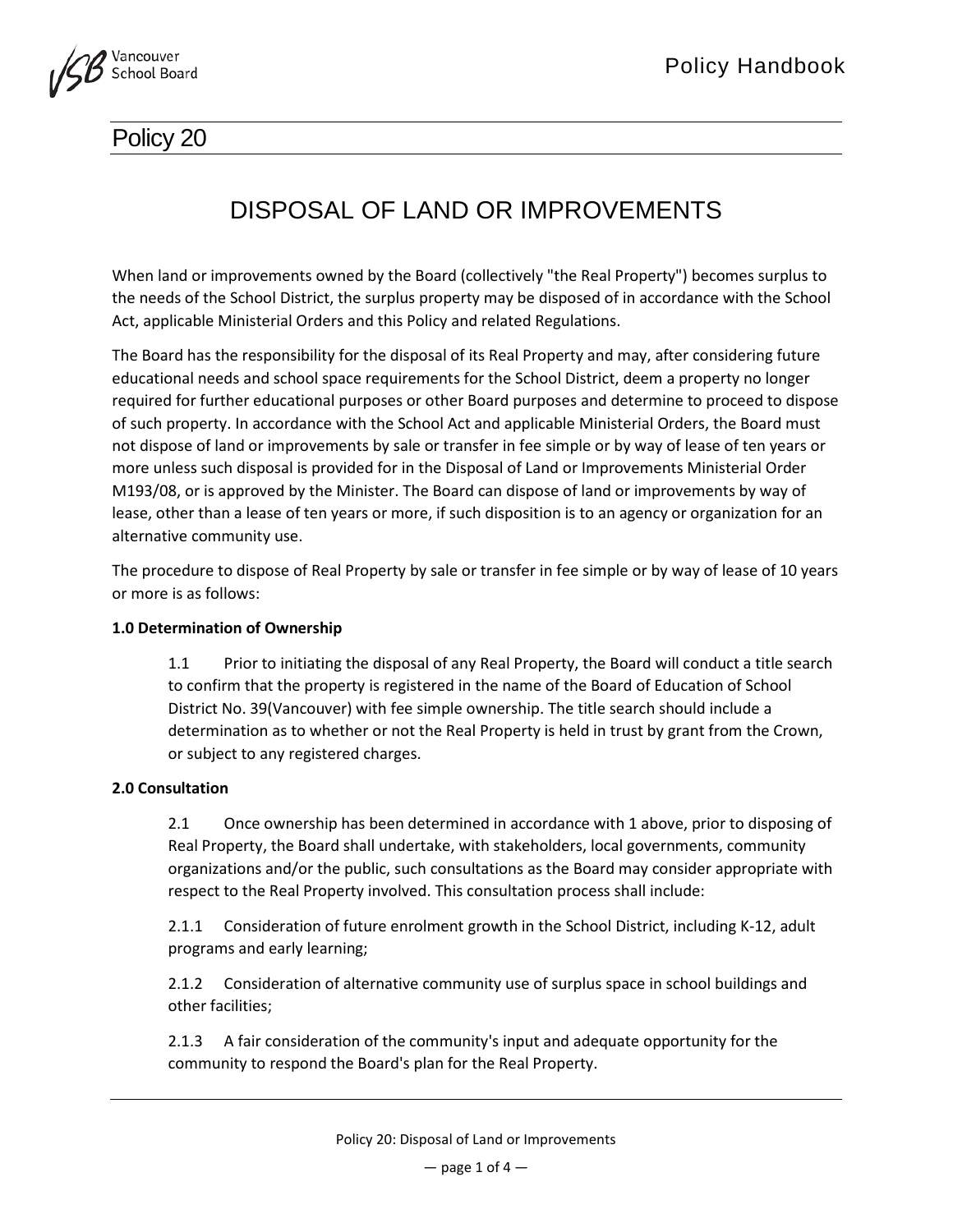

# **3.0 Disposal Process**

3.1 Following consultation, if the Board passes a resolution declaring the Real Property surplus to the needs of the School District and instructing School District staff to proceed with the Real Property disposal process, the School District staff shall:

3.1.1 Where necessary, arrange for the preparation of a legal survey plan showing the boundaries of the property to be disposed of;

3.1.2 Initiate the disposal process in accordance with a public request for proposals or tender process, provided that if the disposition is:

i) to a not-for-profit organization;

ii) to a public authority;

iii) to a person who, as part of the consideration for the disposition, will exchange land or an improvement with the Board;

iv) to a person who is a party to a subsisting lease, option, right of first refusal, joint venture, coownership or collaborative land acquisition or development agreement that has been the subject of a process involving the solicitation of competitive proposals, regardless of whether the agreement has been amended or assigned subsequent to the completion of that process;

v) a disposition of land to an owner of adjoining land for the purpose of consolidating the lands;

then the requirement for a public request for proposals or tender process shall only apply if the Board in its discretion so elects by resolution.

3.1.3 When required pursuant to the School Act and applicable Ministerial Order, apply to the Minister for approval of the disposal. The application will include:

i) Verification that the school closure was completed in accordance with the provisions under the current or former School Opening or Closure Order, if applicable;

ii) Description of circumstances giving rise to the Board request for Ministerial approval for the disposal of the property;

iii) Confirmation that the property will not be required for future educational purposes;

iv) Description of Board consultation as undertaken with respect to the proposed disposal;

v) Description of how the property was first acquired for educational purposes by the Board if known;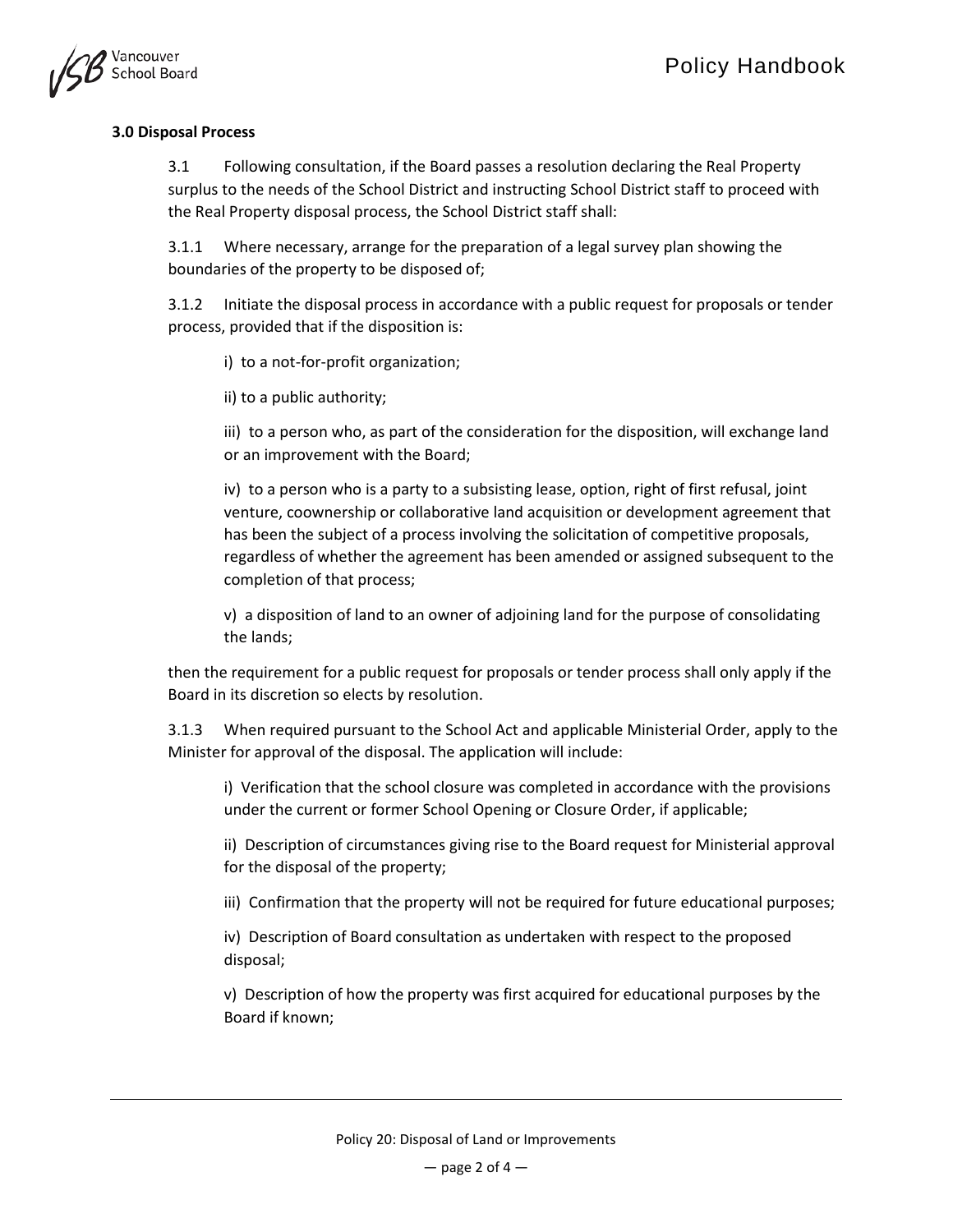

vi) Confirmation that the property is owned by the Board and not the subject of Crown land grant as evidenced by one of the following documents obtained from the Land Title office:

- (1) State of Title Certificate (certified copy of title); or
- (2) Title search print including parcel identifier No.
- vii) Address and legal description of the property;
- viii) Site plan showing the subject property clearly outlined in bold or in colour;
- ix) Property Appraisals by two licensed property appraisers. In situations where it is not practical to obtain two comprehensive appraisals, the latest property assessment notice will be provided as one of these appraisals; and
- x) Statement of expected purchase price or rent.

3.1.4 Undertake necessary steps to subdivide the Real Property to be disposed of, if it is to be subdivided from a "parent" property to remain in the ownership of the Board.

#### **4.0 Bylaw Requirement**

4.1 Upon completion of the process outlined in #3 above, (and upon notification of Ministerial approval where applicable), the Board shall adopt a By-law (the "Real Property Disposal By-law") authorizing the disposal of the Real Property. The Real Property Disposal Bylaw will include:

i) Confirmation that the Board will not require the land or improvements for future educational purposes;

ii) The name and the facility number, if any; and

iii) The address and legal description of the Real Property.

#### **5.0 Notification to Minister of Education**

5.1 Upon adoption of the Real Property Disposal By-law by the Board, the Board will provide without delay the following documentation to the Minister:

i) A copy of the Board's Real Property Disposal By-law authorizing disposal of the property; and

ii) Written notification of the disposition and allocation of the proceeds as required under section 100(2) of the School Act.

#### **6.0 Transfer of Title**

6.1 Where disposal is by sale or transfer, the transfer of title shall be completed in accordance with the terms of the agreement entered into with the purchaser.